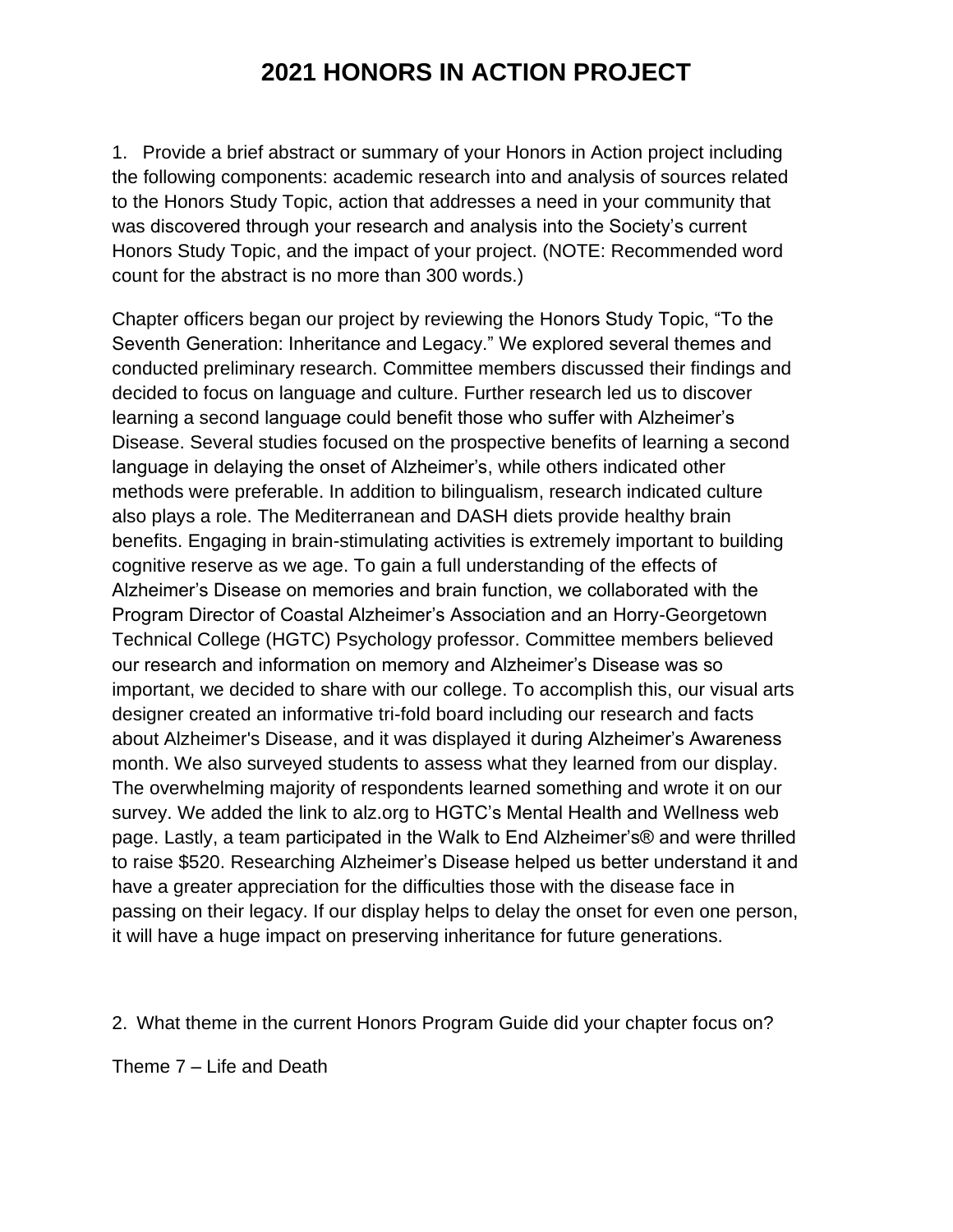3. Summarize your research objectives. In other words, what did your chapter set out to accomplish in terms of its research? (See Research Objectives Rubric in the HiA Rubrics for more detail.)

During officer training, we reviewed the themes within the Honors Program Guide. At our next meeting, we shared our discoveries and determined we were most interested in exploring Theme Seven, Life and Death, for further research. We set the following objectives:

- Learn how to conduct academic research by attending a research workshop with the HGTC research librarian
- Review at least 20 academic sources on our topic
- Narrow research to 8 sources with varying perspectives
- Educate ourselves on Alzheimer's Disease and memory function
- Complete Research Edge

4. Describe your academic research into the Honors Study Topic, your research question(s), your analysis of your research findings, and your research conclusions.

Research committee members reviewed over 20 academic sources using the HGTC library guide developed specifically for our project and determined our research question would be: Is it possible to preserve inheritance and build legacies if you are diagnosed with Alzheimer's Disease? We also investigated if there are ways to slow the development and progression of the devastating disease. We learned Alzheimer's Disease is fatal, which led us to choose Theme 7: Life and Death.

At the beginning, the goal was to provide data on how bilingualism could positively affect the onset of Alzheimer's. According to the Mendez study (2020) and two additional sources, learning a second language in older ages is important to delay functional decline from early dementia. We realized we did not fully understand Alzheimer's Disease, so we explored the alz.org website. A chapter officer subsequently contacted the Coastal Alzheimer's Association's Program Director for a virtual chapter meeting, and our conversation with her revealed additional strategies. She shared these facts:

- 1 in 3 seniors dies with Alzheimer's or other dementia
- More than 6 million Americans are living with Alzheimer's
- Between 2000 and 2019, deaths from heart disease decreased by 7.3% while deaths from Alzheimer's increased 145%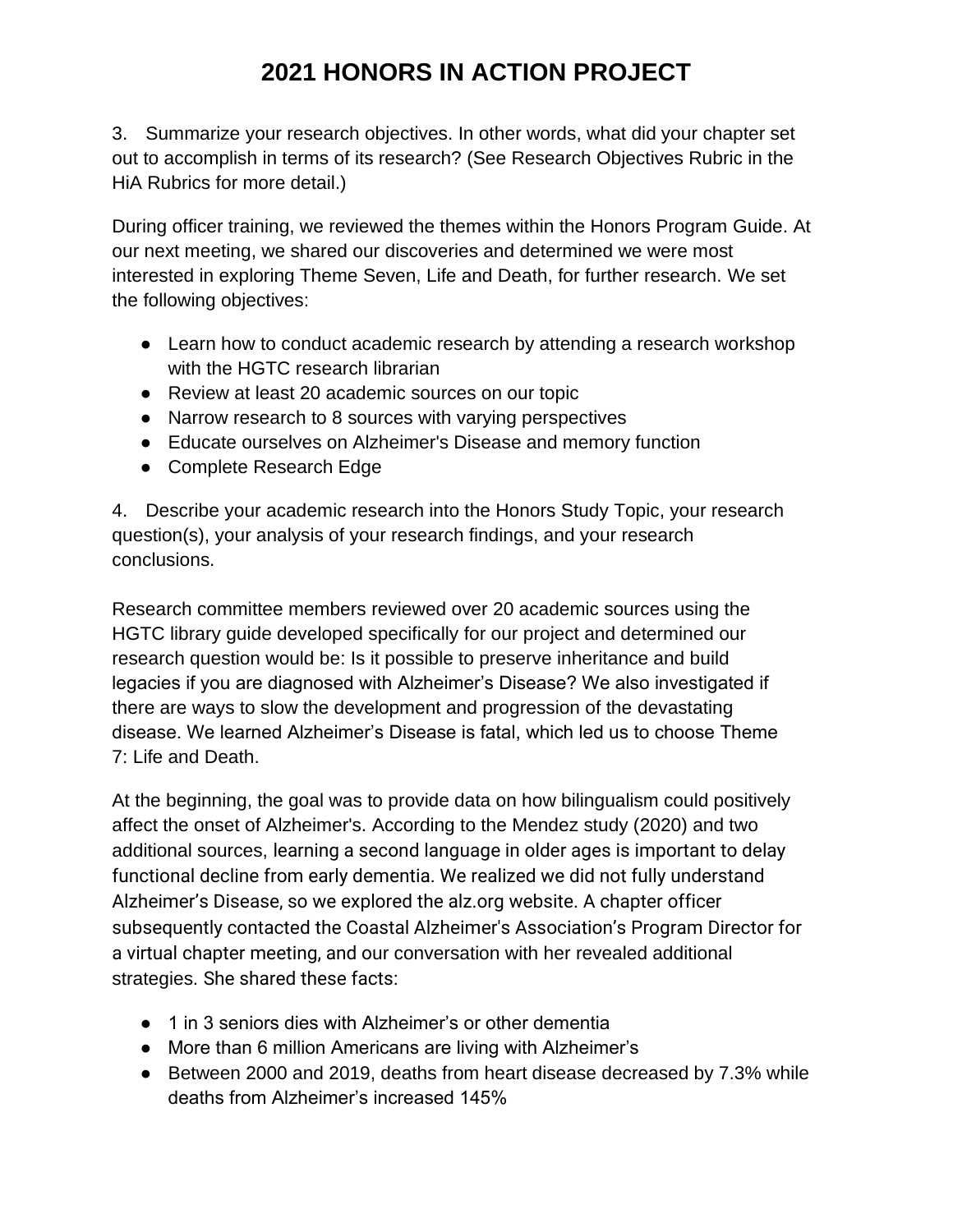- 95,000 cases have been diagnosed in South Carolina and expected to rise
- Cost will bankrupt Medicare
- Alzheimer's Disease causes "spongiform encephalopathy," where the brain becomes like Swiss cheese with holes scattered throughout
- The Mediterranean Diet is beneficial in delaying the onset of Alzheimer's Disease
- Doing brain exercises even after being diagnosed is beneficial

Our focus shifted to alternatives that can delay disease onset or aid in longevity. In our research, physical activity, playing games to stimulate brain cells, speaking more than one language, and even dietary changes are all possible ways to prevent development of the disease.

According to the Anastasiou (2017) study, Greek elders consuming a Mediterranean diet showed better cognitive performance and lower dementia rates. The Bialystok study (2021) concludes, "it is key for aging individuals to engage in activities that can maintain brain function and contribute to cognitive reserve."

We analyzed our research and concluded there is no cure for Alzheimer's Disease; however, certain activities can delay the onset. Because the disease is fatal, we wanted to change the narrative of life and death to offer ways of delaying its onset and development, thus ensuring the building of legacies.

5. List the 8 academic/expert sources that were most enlightening regarding multiple perspectives of the Honors Study Topic theme you selected. Briefly explain why these were the most important sources and what you learned from each of them as you researched your theme. (NOTE: Please use full, formal APA citations for your entry.)

*2021 Alzheimer's Disease Facts and figures*. (2021, March 2). Retrieved from <https://www.alz.org/media/Documents/alzheimers-facts-and-figures.pdf>

This is a statistical resource for U.S. data related to Alzheimer's Disease, the most common cause of dementia. This source provided information about the disease, its prevalence and symptoms, and provided source material for our action component.

Anastasiou, C. A., Yannakoulia, M., Kosmidis, M. H., Dardiotis, E., Hadjigeorgiou, G. M., Sakka, P., Arampatzi, X., Bougea, A., Labropoulos, I., & Scarmeas, N. (2017). Mediterranean diet and cognitive health: Initial results from the Hellenic Longitudinal Investigation of Ageing and Diet. *PloS one*, *12*(8), e0182048. <https://doi.org/10.1371/journal.pone.0182048>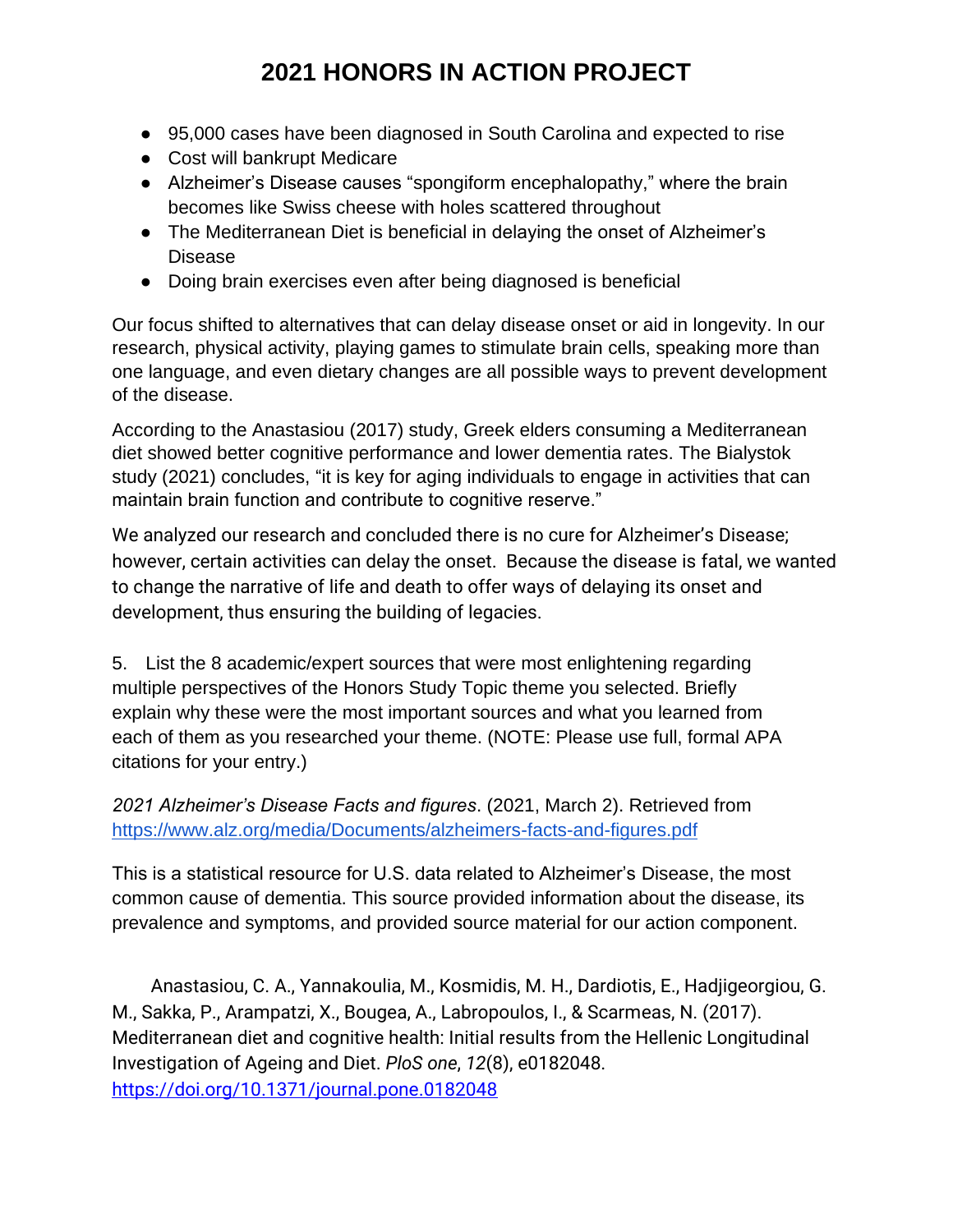This study from Greece indicated adhering to a Mediterranean diet was associated with better performance in memory, language, and visuospatial perception. The Mediterranean diet primarily consists of olive oil, legumes, fresh vegetables and fruits, fish, cheese, yogurt, and low consumption of non-fish meat products. Greek elders consuming a Mediterranean diet showed better cognitive performance and lower dementia rates. This led us to research the Mediterranean diet and how it affects people with Alzheimer's Disease.

Bialystok, E. (2021, May 1). Bilingualism: Pathway to Cognitive Reserve. ScienceDirect. https://doi.org/10.1016/j.tics.2021.02.003

This article stated bilingualism is associated with better cognitive performance in older adults, delayed evidence of dementia symptoms, and a more rapid decline of cognitive function in more advanced stages of dementia. According to the author, "it is key for aging individuals to engage in activities that can maintain brain function and contribute to cognitive reserve." Further, the article stated, "a one-year delay in symptom onset would reduce worldwide prevalence of Alzheimer's disease in 2050 by approximately nine million cases, and a delay of two years would decrease prevalence by 22 million." This led us to further research additional strategies to delay the onset of Alzheimer's Disease.

Bubbico, G., Chiacchiaretta, P., Parenti, M., di Marco, M., Panara, V., Sepede, G., Ferretti, A., & Perrucci, M. G. (2019). Effects of Second Language Learning on the Plastic Aging Brain: Functional Connectivity, Cognitive Decline, and Reorganization. *Frontiers in neuroscience*, *13*, 423.<https://doi.org/10.3389/fnins.2019.00423>

According to this article, "learning a new language requires the use of extensive neural networks and can represent a powerful tool to reorganize brain neuroplasticity." In the findings there were neurobiological breakthroughs of reshaping brain networks with a short language learning practice in healthy elderly subjects. Therefore, learning a foreign language may represent a potentially helpful cognitive intervention for promoting healthy aging. The results led us to learn more about cognitive decline and how we can slow the onset of Alzheimer's Disease.

Kelley, B. J., & Knopman, D. S. (2008). Alternative medicine and Alzheimer's disease. *The neurologist*, *14*(5), 299–306. https://doi.org/10.1097/NRL.0b013e318172cf4d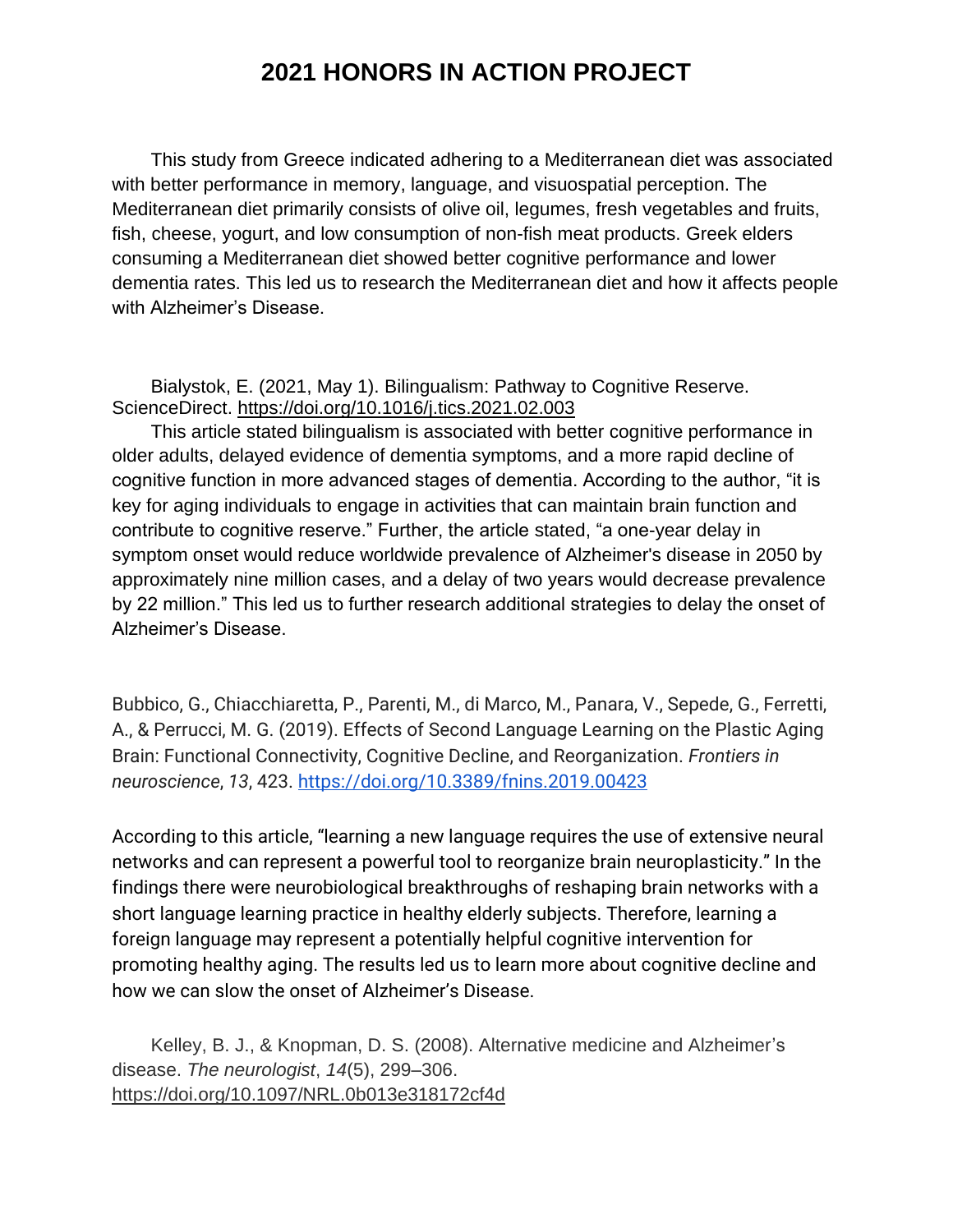This article addressed the use of eight alternative medicines for treating Alzheimer's Disease. The researchers found insufficient evidence that any of these treatments were effective; however, they concluded their use should not necessarily be discouraged. The Coastal Alzheimer's Association Program Director affirmed there is no magic cure for this dreadful disease, but engaging in cognitive activities can delay onset, which we then explored.

Klimova, B., Valis, M., & Kuca, K. (2017). Bilingualism as a strategy to delay the onset of Alzheimer's disease. *Clinical interventions in aging*, *12*, 1731–1737. https://doi.org/10.2147/CIA.S145397

This study indicated bilingualism improves cognitive reserve at later ages. Research showed us language modifies the brain as people age. This led us to further research bilingualism's effect on people with Alzheimer's Disease.

Mendez, M. F., Chavez, D., & Akhlaghipour, G. (2019). Bilingualism Delays Expression of Alzheimer's Clinical Syndrome. *Dementia and geriatric cognitive disorders*, *48*(5-6), 281–289.<https://doi.org/10.1159/000505872>

This article concluded learning a second language in older ages is important to delay functional decline from early dementia. The findings led us to additional research and investigation into the use of two languages as an important delaying factor for dementia symptom onset.

Xu, W., Tan, L., Wang, H. F., Jiang, T., Tan, M. S., Tan, L., Zhao, Q. F., Li, J. Q., Wang, J., & Yu, J. T. (2015). Meta-analysis of modifiable risk factors for Alzheimer's disease. *Journal of neurology, neurosurgery, and psychiatry*, *86*(12), 1299–1306. https://doi.org/10.1136/jnnp-2015-310548

This meta-analysis concluded certain medications, vitamins, and coffee protected individuals from Alzheimer's Disease. It also found depression significantly increased the development of the disease, as do pre-existing conditions, such as arthritis and high blood pressure, and certain lifestyle choices, such as stress and moderate drinking. This led us to research how to delay the onset of Alzheimer's Disease.

6. Summarize your project action and collaboration objectives. In other words, what did your chapter set out to accomplish in terms of its collaborations and action?

Our action objectives were:

● Share information about Alzheimer's Disease with our college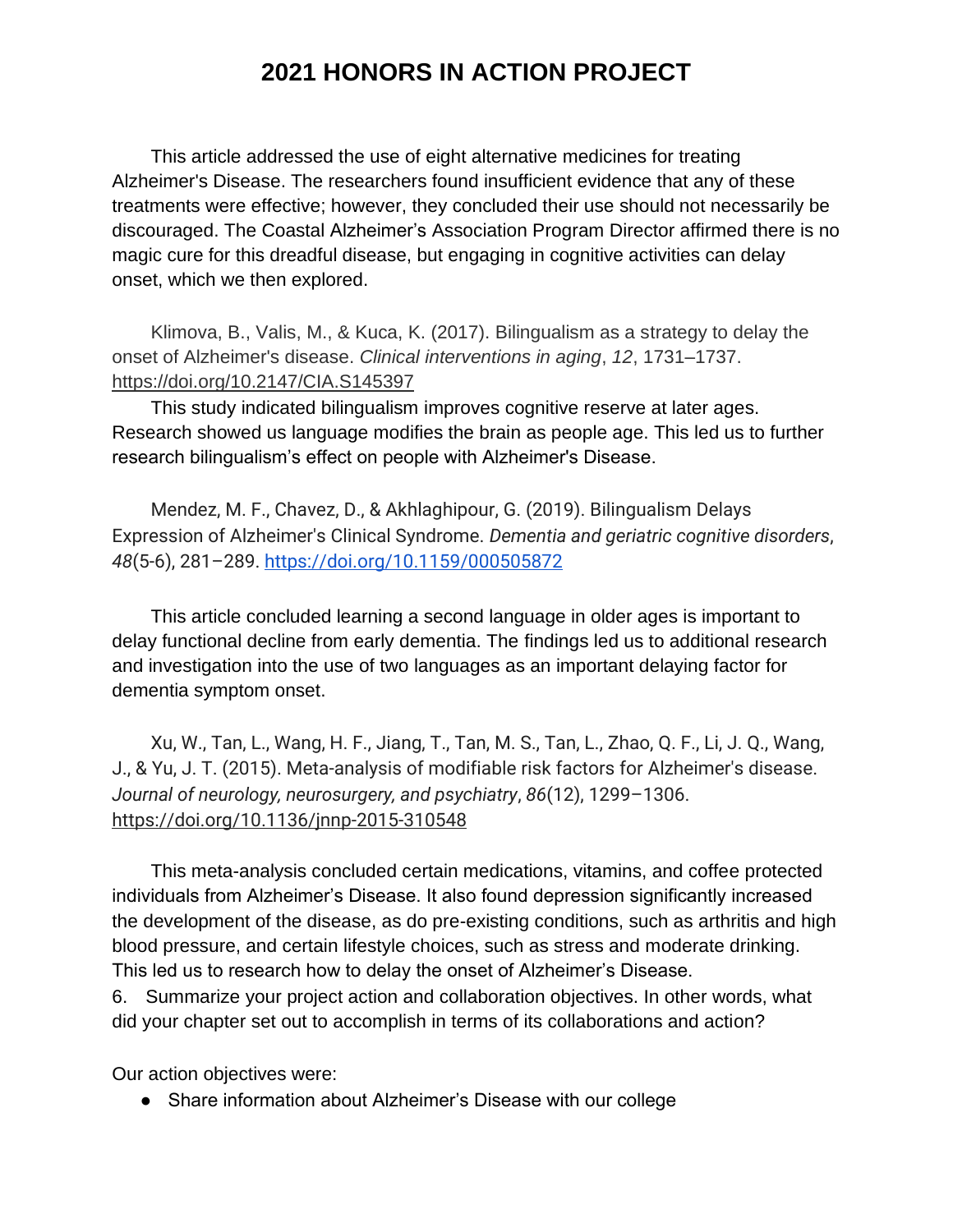- Add Alzheimer's Association website link to HGTC's Mental Health and Wellness page
- Participate in annual Walk to End Alzheimer's<sup>®</sup>

We accomplished our action objectives by collaborating with the following:

- Program Director with Coastal Alzheimer's Association
- HGTC Psychology professor to learn more about brain function and memory
- HGTC Student Engagement department to set up our display on two campuses in highly trafficked areas.

7. Describe the service or "action" components of this Honors in Action project that were inspired by and directly connected to your Honors Study Topic research. (Action can also include promoting awareness and advocacy.) Be sure to include information about the people and/or groups with whom you collaborated, why you chose these collaborators, and the impact they had on the outcomes of the project.

Our research indicated learning a new language, adopting a healthier diet, and engaging in cognitive activities all are beneficial in delaying the onset of Alzheimer's Disease. To learn more about the disease, a chapter officer invited the Program Director of the Coastal Alzheimer's Association to speak at a chapter meeting. She provided extensive data on the disease, which we shared with our college in a tri-fold display. Her presentation provided clarity on what our action component would be. Once we better understood Alzheimer's Disease, we realized we needed to know more about memory function. A committee member contacted an HGTC Psychology professor who prepared an in-depth presentation on how memories are made and stored. Much of her discussion focused on the physical impacts of memory. She also provided information on how to improve cognitive reserve, such as completing difficult puzzles, ballroom dancing, building objects, and learning a new language. Our visual arts designer created a tri-fold board to inform the college about the disease during Alzheimer's Awareness month (see attached). The committee integrated a threequestion survey into the display to collect data on what students learned. We used the Alzheimer's Association logo, purple color scheme and infographics from their website, and shared our research conclusions. We collaborated with HGTC's Student Engagement department for assistance with setting up our display. They provided an easel, table, college-logo items, and snacks. Committee members decided to focus on highly trafficked areas to maximize exposure for our display. After being displayed for five days, we coordinated the transfer to our second campus with a chapter member for an additional four days.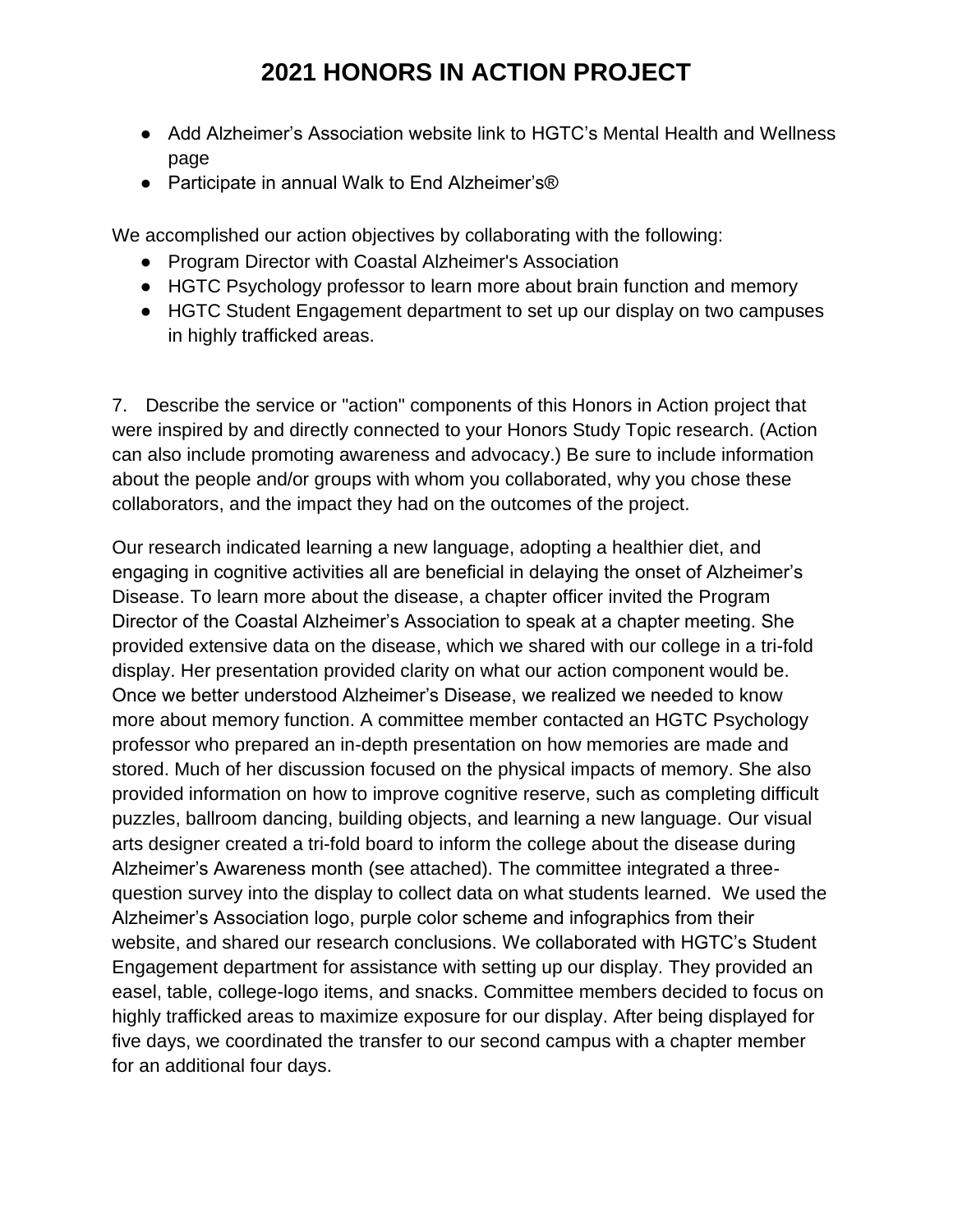We collaborated with our Web Services Coordinator to add the Alzheimer's Association website link to HGTC's Mental Health and Wellness page.

Our final action component was to participate in the Annual Walk to End Alzheimer's® (see attached pictures). The impact was to support the Alzheimer's Association vision of "A world without Alzheimer's and dementia."

8. What are the quantitative and qualitative outcomes of your project? What impact did your project have on the problem addressed and on opportunities for chapter members and others to grow as scholars and leaders?

The skills acquired by completing Research Edge and the research librarian workshop enhanced our ability to conduct academic research. Our teamwork skills improved as we discussed our research findings, learned to be flexible with schedule changes, collaborated on our action component, and appreciated each other's unique abilities, such as visual arts and research skills. Working virtually made it easier for all to participate and share documents utilizing Google Classroom and Google Docs.

Action committee members developed a student survey to assess if Alzheimer's Disease impacted them and whether they learned anything from our research. While we were disappointed only 35 students responded, 33 said they learned something from our display. Over 50% of respondents made the following comments:

- "Learning new skills and playing games helps keep the brain young and healthy."
- "People with Alzheimer's lose memories not emotions."
- "Alzheimer's kills more than breast and prostate cancer combined."
- "The Mediterranean diet can protect against cognitive decline."

To meet our final objective, fifteen chapter members and their families participated in the Walk to End Alzheimer's®. According to the alz.org website, participants "keep raising funds and awareness for a breakthrough in the fight against Alzheimer's and all other dementia." Our team raised \$520 to help local patients. In response to our follow-up note, the Coastal Alzheimer's Association Program Director said, "Thank you so much for sharing! You all did a fantastic job with your project. It was my pleasure to speak with your group."

This project allowed us to impact our community and bring awareness to students about Alzheimer's Disease. While conducting research, we learned using keywords simplified our search results, narrowing vast numbers to manageable ones. We learned how to